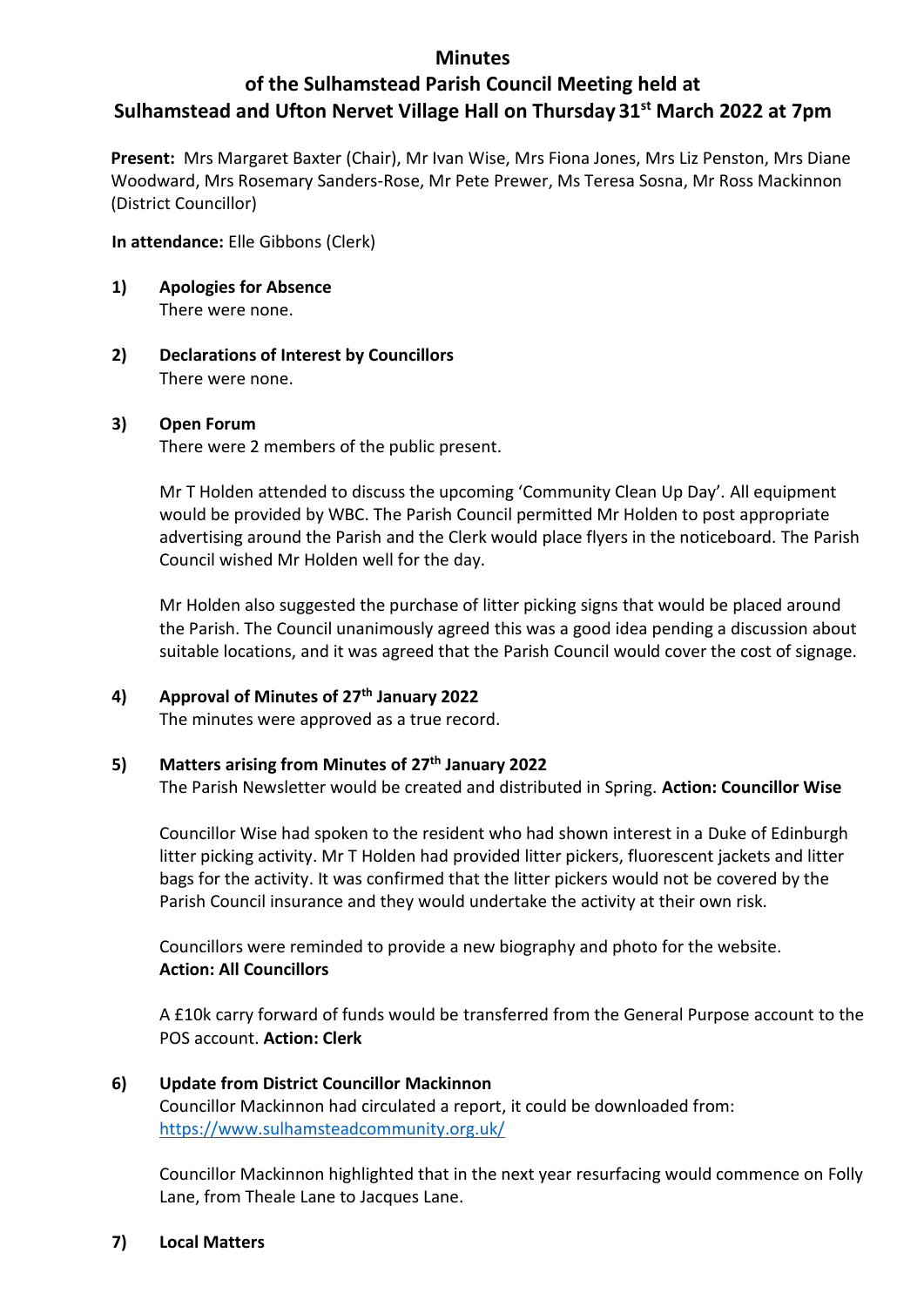## **a) Public Open Space (POS)**

## **i. Electricity Poles**

Proof of ownership and exact address were required to complete this application. **Action: Clerk** 

## **b) Litter Picking**

## **i. Recruitment of Litter Pickers**

Applications had been reviewed and interviews would be scheduled imminently. **Action: Chair and Councillor Wise**

## **c) Burghfield Park**

## **i. Dog Waste Bin Request**

The Parish Council were awaiting a response over ownership of this area; therefore, no further action would be required at present. Councillor Mackinnon would chase this query up. **Action: District Councillor Mackinnon**

## **ii. Salt Bin Request**

The Parish Council were awaiting a response over ownership of this area; therefore, no further action would be required at present. Councillor Mackinnon would chase this query up. **Action: District Councillor Mackinnon**

## **d) UNFAC Land**

A resident had raised concern over the land UNFAC had leased to Ufton Nervet Scouts, stating the footpath was not accessible. This would be raised at the next UNFAC meeting on Monday 4<sup>th</sup> April. The Chair noted, this is not a Parish Council issue and any objections would need to be taken up with UNFAC directly.

#### **e) Old Phone Box – Bannister Road**

A resident had raised concern over the state and safety of the phone box due to vandalism and damage. It was agreed the Clerk would contact BT, who own the phone box, to see what action they can take. **Action: Clerk**

## **f) Acorn Gardens – Playpark**

The Playpark was due an inspection in the coming weeks, although it was agreed the playpark was in a poor state overall. Councillor Wise had received 2 quotes to replace the playpark equipment, a further quote would be obtained. It was agreed the Clerk should contact Greenham Trust and UNFAC for further funding requests. District Councillor Mackinnon would also investigate further funding options. **Action: Councillor Wise District Councillor Mackinnon and Clerk**

## **g) Burghfield Parish Allotments**

A resident had contacted the Council regarding the price increase of Sulhamstead Residents plot rates on Burghfield Allotments. The Chair would contact the resident on this matter, however unfortunately the Parish Council would take no further action as this was a personal matter between the resident and the owners of the allotments. **Action: Chair**

#### **h) Abbots Road and Bannister Road – Noticeboard**

Following vandalism, the noticeboard had been removed. The Parish Council had ordered a new noticeboard, the cost of which would be covered by insurance.

#### **8) Councillor Vacancy**

Applications had been reviewed and interviews would be scheduled imminently. The Chair would also contact the applicants and ask them to provide a short summary of why they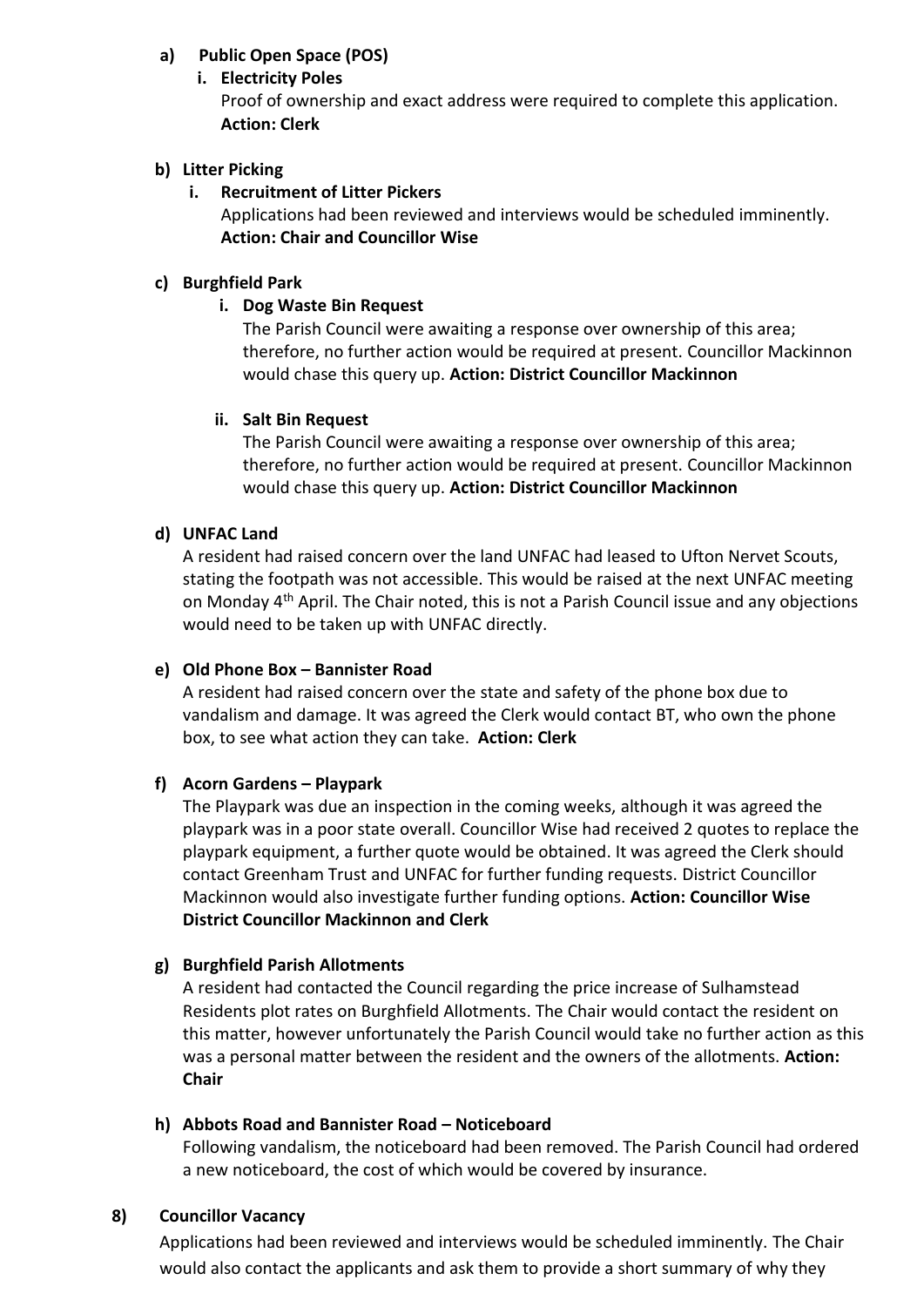wanted to join the Parish Council and what skills they could bring to the Council.

## **9) Website**

A new website provider had been considered. Details of the new provider would be circulated to the Parish Council along with rough costing. **Action: Councillor Woodward** 

## **10) Sustainability Group / Greening Campaign**

The first Greening Campaign meeting had been held. There had been a good cross section of different groups attending. 8 challenges had been agreed to incorporate into the community. A public launch meeting would be held on Saturday  $21<sup>st</sup>$  May, different community groups would be representing 1 challenge each to promote the initiative. Councillor Jones would be circulating a newsletter. **Action: Councillor Jones**

## **11) Speeding Review**

Councillor Sosna had raised concerns over national speed limit areas in Sulhamstead and had contacted Highways Department. In order for the Highways Department to review the roads in question, evidence was required to prove there was an issue with motorists speeding.

Councillor Jones noted that Ufton Nervet Parish Council would still lend their SID machine to Sulhamstead Parish Council at a cost of £50 per week.

## **12) Donations**

### **a) Willink Annual Donation**

The Parish Council had paid the annual contribution to Willink Leisure Centre.

#### **13) Planning Applications**

#### **a) Planning Decisions**

**22/00211/FULD, Shortheath House, Shortheath Lane, Sulhamstead** Application withdrawn – March

**22/00230/HOUSE, Field Farm Lodge, Kingston Lane, Sulhamstead** Granted – March

**22/00186/HOUSE, 54 Three Firs Way, Burghfield** Granted - March.

**b) New Applications**

**21/03260/COMIND, Land North and West Of Glebe End Accessed by Shortheath Lane Sulhamstead.**

The Parish Council had no objections.

**22/00146/RESMAJ, Lakeside, The Green, Theale** The Parish Council had no objections.

**22/00325/RESMAJ, Land North Of Dauntless Road and South Of Pondhouse Farm, Clayhill Road, Burghfield Common**

The Parish Council objected and a response had been submitted.

**22/00691/RESMAJ, Lakeside, The Green, Theale** The Parish Council would respond to this application.